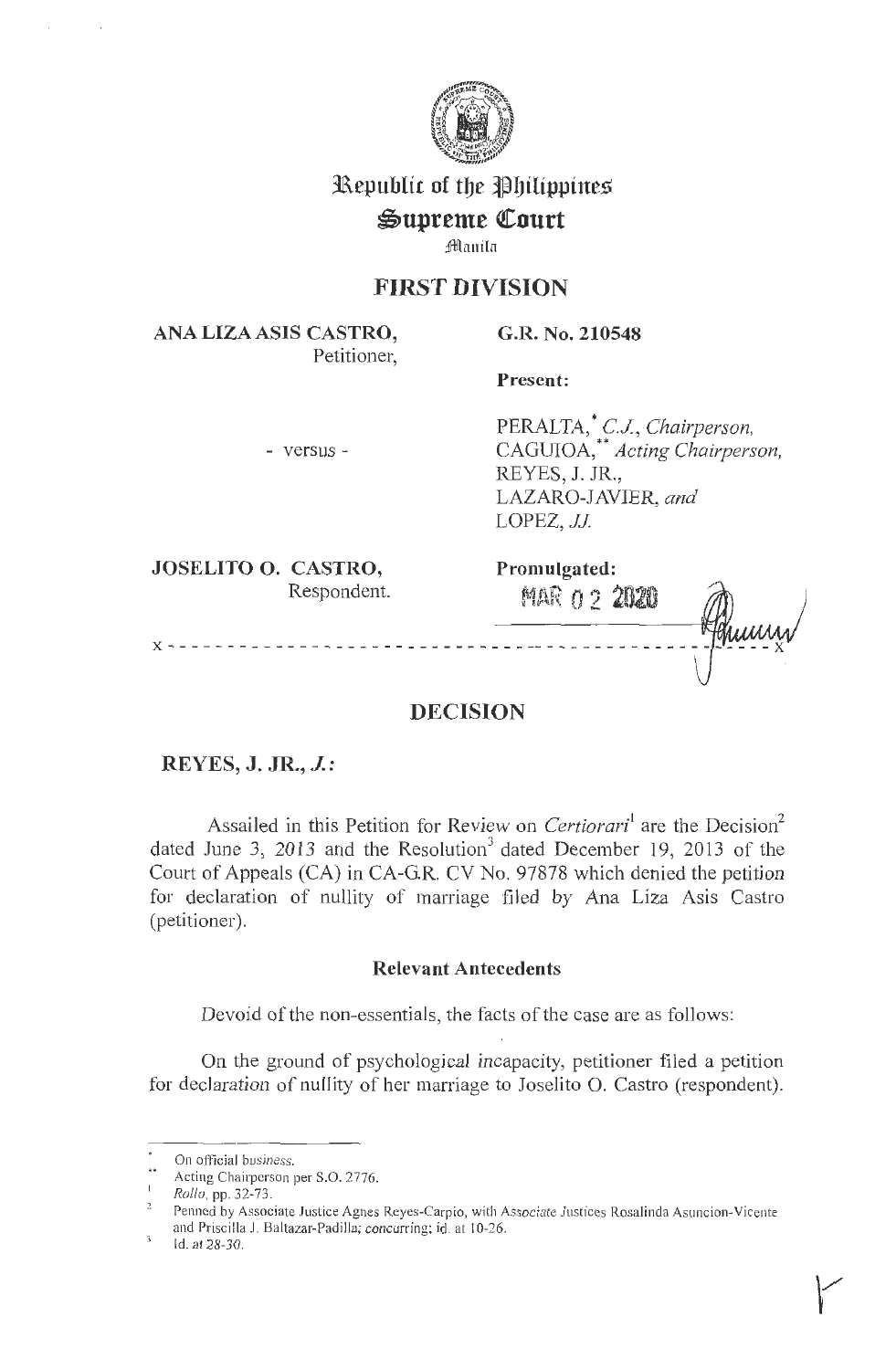She likewise prayed for the grant of custody of their children and monthly support of  $\overline{P}$ 122,000.00.<sup>4</sup>

Petitioner narrated that she was introduced to respondent by a high school friend who is married to respondent's brother, after she went home from New York sometime in 1988. Initially, she was impressed by respondent and his brother as they fluently speak French. After some time, they grew fond of each other and started dating. *<sup>5</sup>*

Petitioner found the respondent to be a true gentleman and admired his close relationship with his family. Their relationship, however, was unstable in the beginning as the petitioner found the respondent to be possessive and jealous. Despite the same, they decided to get married after almost a year of dating. An Ante-Nuptial Agreement was executed by them on April 14, 1989. Relevant portion of which reads:

The parties hereto hereby agree that the property regime that shall govern their maniage shall be under an absolute separation of properties as defined in the New Family Code.

Specifically, the parties hereby agree, among others, that:

- a. All properties owned and acquired by each other prior to the marriage shall remain as the exclusive property of such party.
- b. The earnings, fruits, and profits of properties owned prior to such marriage shall belong exclusively to such owner of the property.
- c. All earnings \*and properties acquired during marriage shall pertain to the party who earned and acquired the same.
- d. All family expenses during the marriage shall be shared by the parties hereto. 6

On June 4, 1989, petitioner and respondent got married in Manila and went to France for their honeymoon. At that time, petitioner was 26 years old while respondent was 29 years old.<sup>7</sup>

Their marriage bore children - Christina Beatriz who was born on February 19, 1990; Alfonso Martin who was born on September 26, 1993; and Joselito Rolando II who was born on June 13, 1995.<sup>8</sup>

 $\overline{4}$ Id. at 11. 5

Id.

 $\frac{6}{7}$  Id. at 11-12.

 $\frac{7}{8}$  Id. at 12.

<sup>8</sup>Id.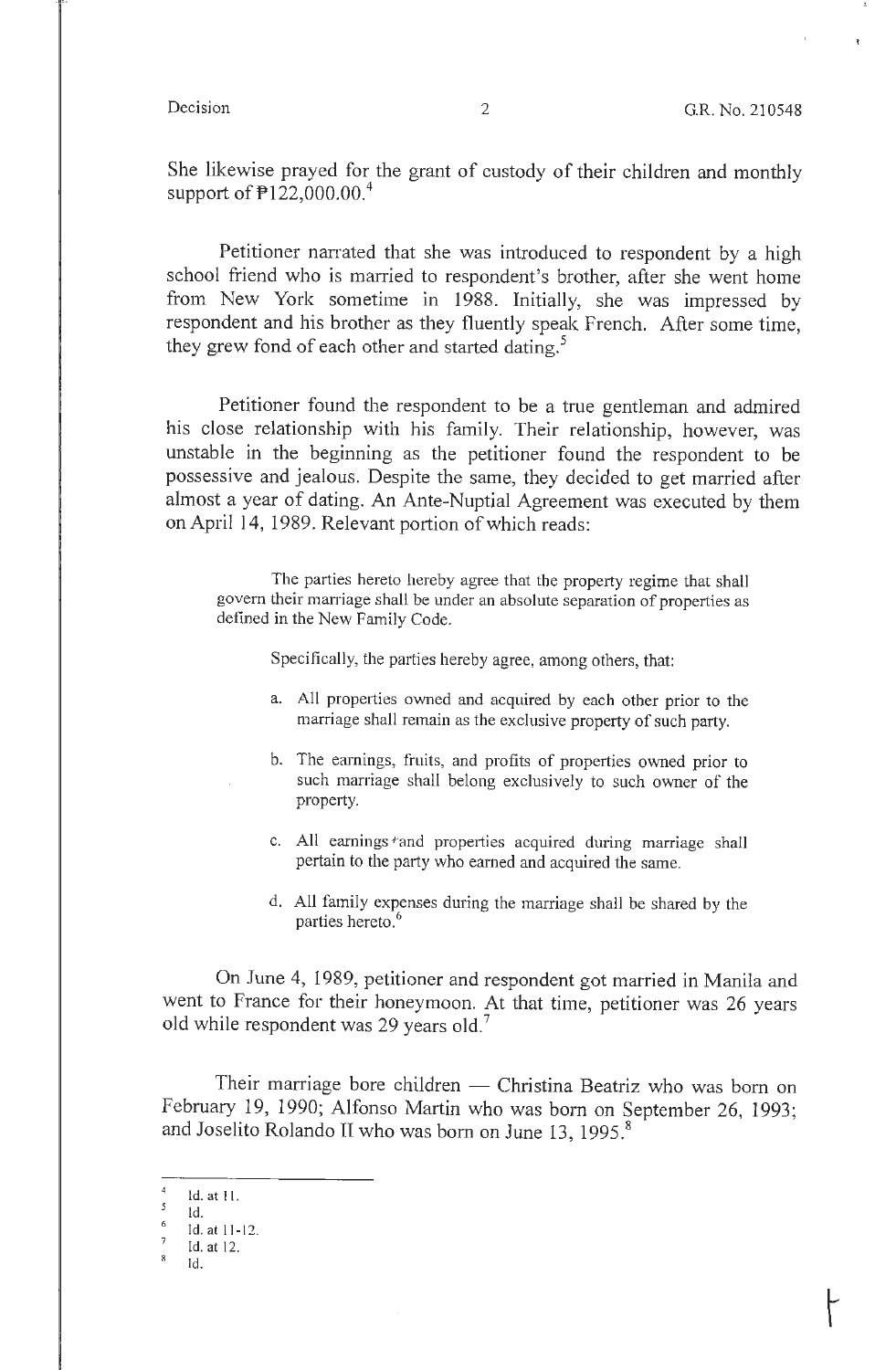At the beginning of the marriage, respondent was unemployed. The family, thus, stayed at a condominium unit donated by petitioner's father. Eventually, petitioner put up her own real estate marketing business while respondent remained out of job. When petitioner's business attained stability in 1997, her father cut off her allowance. Petitioner claimed that respondent's jealousy prevailed whenever she would go out to meet a client.<sup>9</sup>

However, a year after, petitioner was surprised to learn that respondent decided to run for public office in his father's hometown in Ilocos Norte. Respondent explained that he was trying to do something to earn a living for the family.<sup>10</sup> However, respondent lost the election.<sup>11</sup>

In 2000, respondent found a job as a security consultant for Rustan's Makati and as staff member of the Consulate of Morocco while petitioner became a housewife. As respondent was the breadwinner of the family, petitioner lamented that he tightened his grip on the family budget, making it difficult for them to ask money from him.<sup>12</sup>

Petitioner alleged that respondent was irresponsible and prone to having violent outbursts such as breaking vases and appliances and kicking tables during dinner. It was likewise claimed that respondent emotionally tortured their children.  $13$ 

The final stroke for petitioner which prompted her to drive respondent away from their conjugal home was when the latter cursed their daughter, Christina and pinned her against the wall after asking for gas money.<sup>14</sup>

To reinforce her claim, petitioner sought the opinion of a clinical psychologist, Dr. Natividad Dayan (Dr. Dayan), who conducted three separate evaluations wherein she interviewed the petitioner and her children. In her medical assessment, Dr. Dayan made the following findings:

Summary and Conclusion

Findings from assessment procedures used reveal that Joey is psychologically incapacitated to render the essential obligations of marriage. He has Personality Disorder Not Otherwise Specified with Paranoid Antisocial Personality Disorder: His pathological suspiciousness of his wife's fidelity, mistrust of her, irritability, aggressiveness, violent and destructive behavior, lack of empathy, and reckless disregard for the safety

 $\overline{9}$ Id. at 13.

<sup>10</sup> Id. at 12-13.<br>11 Id. at 38.

 $\frac{12}{13}$  Supra note 9.

<sup>13</sup>*Rollo,* pp. 13- 14.

<sup>14</sup> Id.at 14.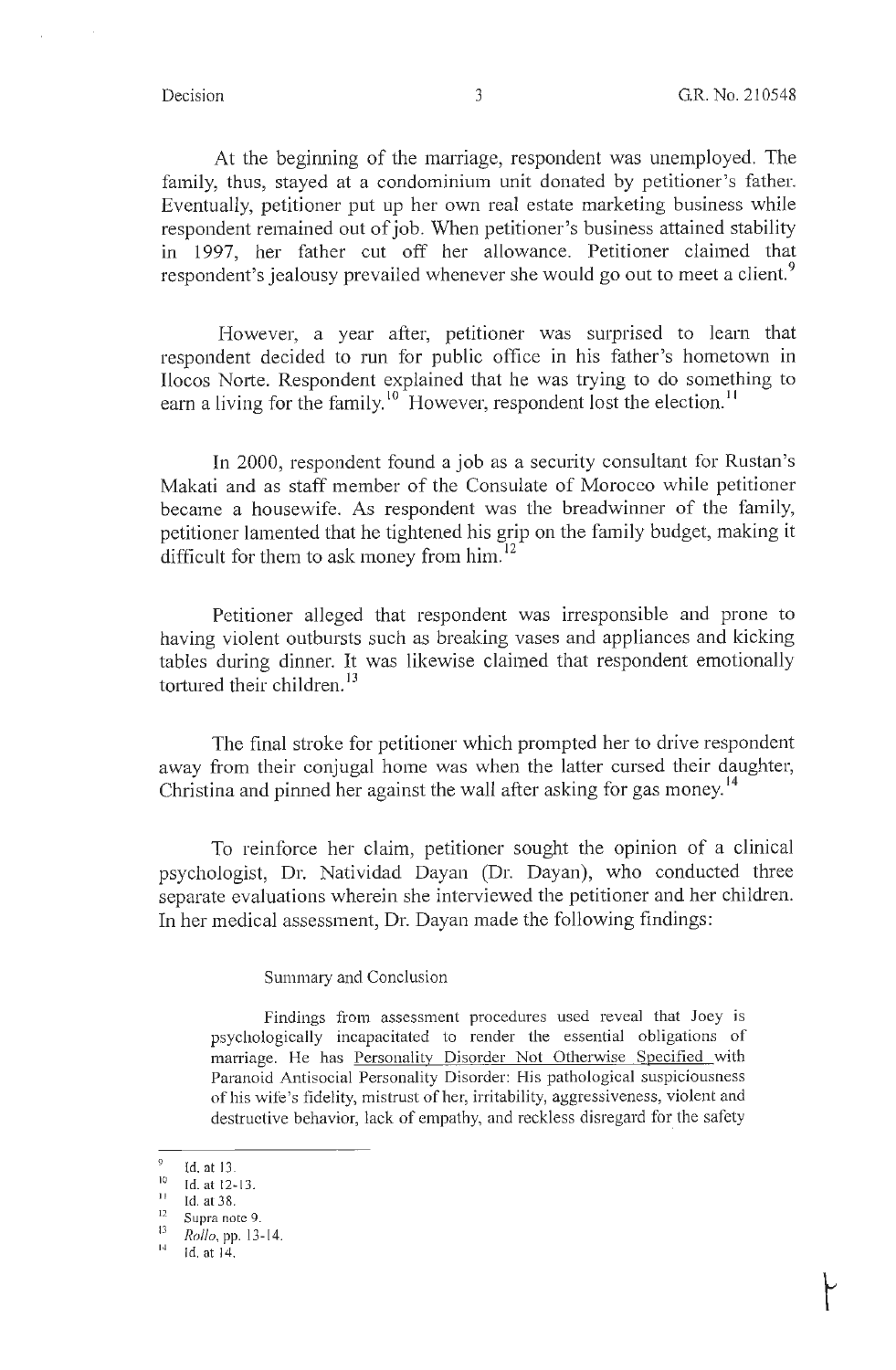$\setminus$ 

of others are the salient characteristics of his personality disorders. His personality disorder is clinically-defined, grave, incurable, and has antecedents, the root cause of which can be traced from parental overindulgence and his exposure to his father's and siblings' violent and aggressive behavior. There was identification with an aggressor so that when he got married, he manifested the same dysfunctional behaviors toward his wife.<sup>15</sup>

Aside from this, Dr. Dayan observed that respondent is a spoiled child as opposed to petitioner, given the level of affluence of their respective families. Moreover, she discussed that respondent found it difficult to trust petitioner, which largely contributed to their marital problems.<sup>16</sup>

As to petitioner, Dr. Dayan found petitioner to be a compulsive person lacking due discretion when she married the respondent.<sup>17</sup>

In his Answer,  $18$  respondent likewise sought for the declaration of nullity of his marriage to petitioner, but insisted that it was petitioner who is psychologically incapacitated.

In a Decision<sup>19</sup> dated June 1, 2011, the Regional Trial Court of Makati City, Branch 60 (RTC) upheld the validity of the marriage between the petitioner and the respondent. The RTC ratiocinated that the evidence presented by petitioner, her testimony, and that of Dr. Dayan's, do not sufficiently prove that the psychological incapacity of respondent is grave and serious, which compels the trial court to breach the sanctity of their marriage. Furthermore, the RTC noticed that petitioner and respondent lived together for 20 years, which showed the level of their marital stability, before petitioner drove respondent away from their conjugal home.

Thus:

WHEREFORE, aprioprisms duly considered the instant "Petition for Declaration of Nullity of Marriage under Article 36 of the Family Code" of the petitioner Ana Liza Asis Castro (Ms. Castro) is hereby DISMISSED for dearth of merit.

Consequently, the marriage between herein petitioner Ana Liza Asis Castro (Ms. Castro) and herein respondent Joselito O. Castro, Jr. (Mr.

- $\frac{16}{17}$  Id.
- 

 $\frac{15}{16}$  Id. at 14-15.

 $\frac{11}{18}$  Id. at 343-348.

Penned by Judge Cedrick O. Ruiz; id. at 400-414.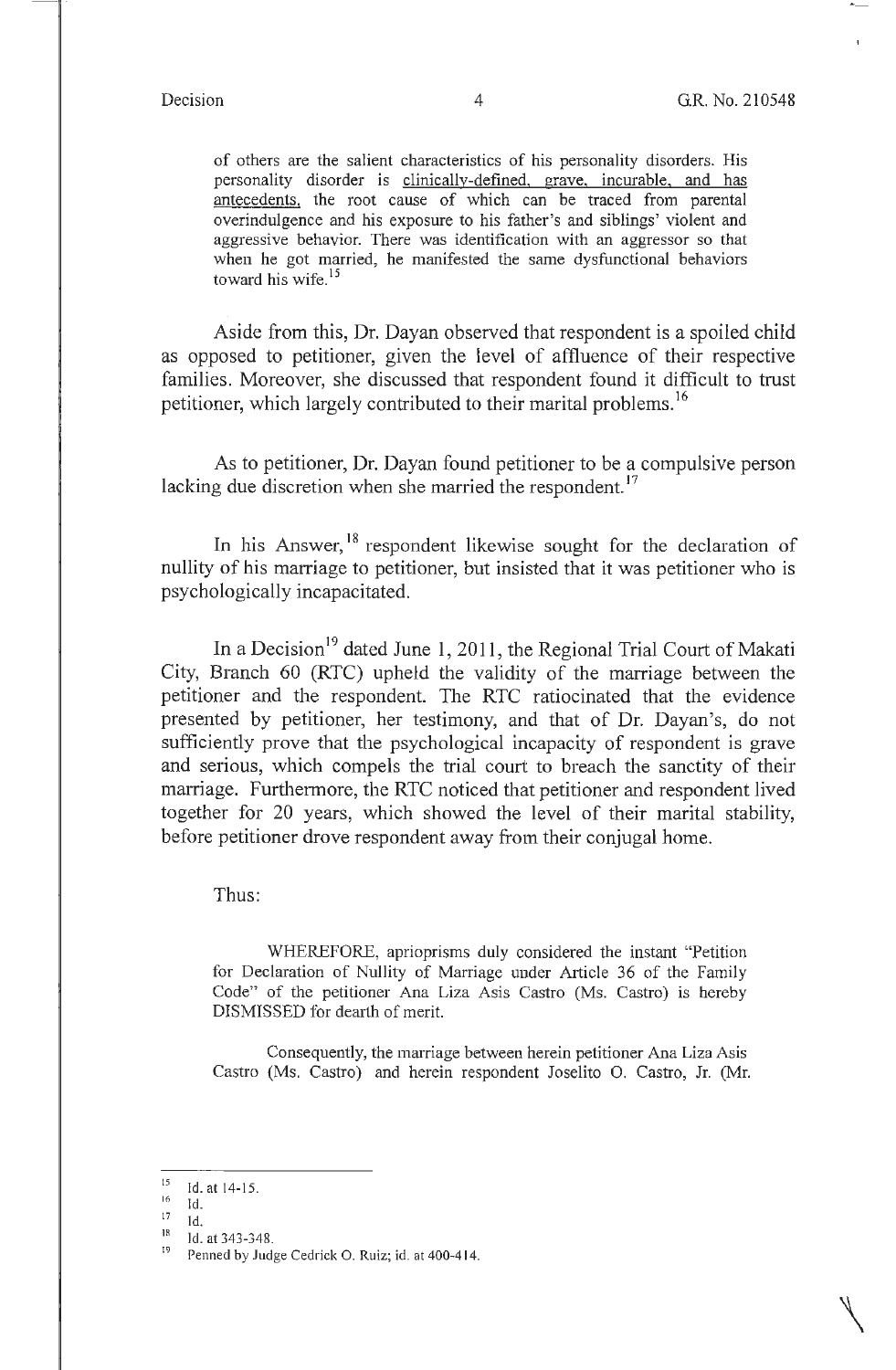Castro) celebrated on 04 June 1989 is hereby declared to be VALID AND SUBSISTING.

No costs.

عاد عام الله ال SO ORDERED.<sup>20</sup>

Petitioner filed a Motion for Reconsideration, which was denied in a Resolution dated September 1, 2011.<sup>21</sup>

Pained by the ruling of the RTC, petitioner filed an appeal before the CA. Petitioner opined that the trial court erred in discounting the testimony of Dr. Dayan, an expert in her field, who stated her inference that respondent is psychologically incapacitated based on the clinical interview and assessment with petitioner and her children. Insisting on the credibility of Dr. Dayan and her assessment, petitioner argued that said psychological incapacity is grave, permanent, incurable and has juridical antecedents, the root cause of which can be traced from parental indulgence and his exposure to his father's and sibling's violent and aggressive behavior.<sup>22</sup>

In a Decision<sup>23</sup> dated June 3, 2013, the CA affirmed the ruling of the RTC. Sustaining the sanctity of marriage between respondent and petitioner, the CA disputed the one-sided findings of Dr. Dayan, which solely focused on petitioner and made no mention about the respondent, among others. The dispositive portion of which reads:

WHEREFORE, in view of the foregoing, the instant Appeal is DENIED. The Decision dated June 1, 2011 rendered by the Regional Trial Court of Makati, Branch 60 in Civil Case No. 07-843 is AFFIRMED.

SO ORDERED.<sup>24</sup>

Consequently, petitioner filed a Motion for Reconsideration, which was denied in a Resolution<sup>25</sup> dated December 19, 2013.

Hence, this petition.

Petitioner argues that she was able to establish that respondent is psychologically incapacitated under Article 36 of the Family Code in view of the findings of Dr. Dayan, supported by her testimony and that of her

 $\frac{20}{21}$  Id. at 413-414.

<sup>21</sup> Id. at 449-450. 22 ld. at 454-507. 23 **Supra note** 2.

 $\frac{24}{25}$  *Rollo*, p. 25.<br>Supra note 3.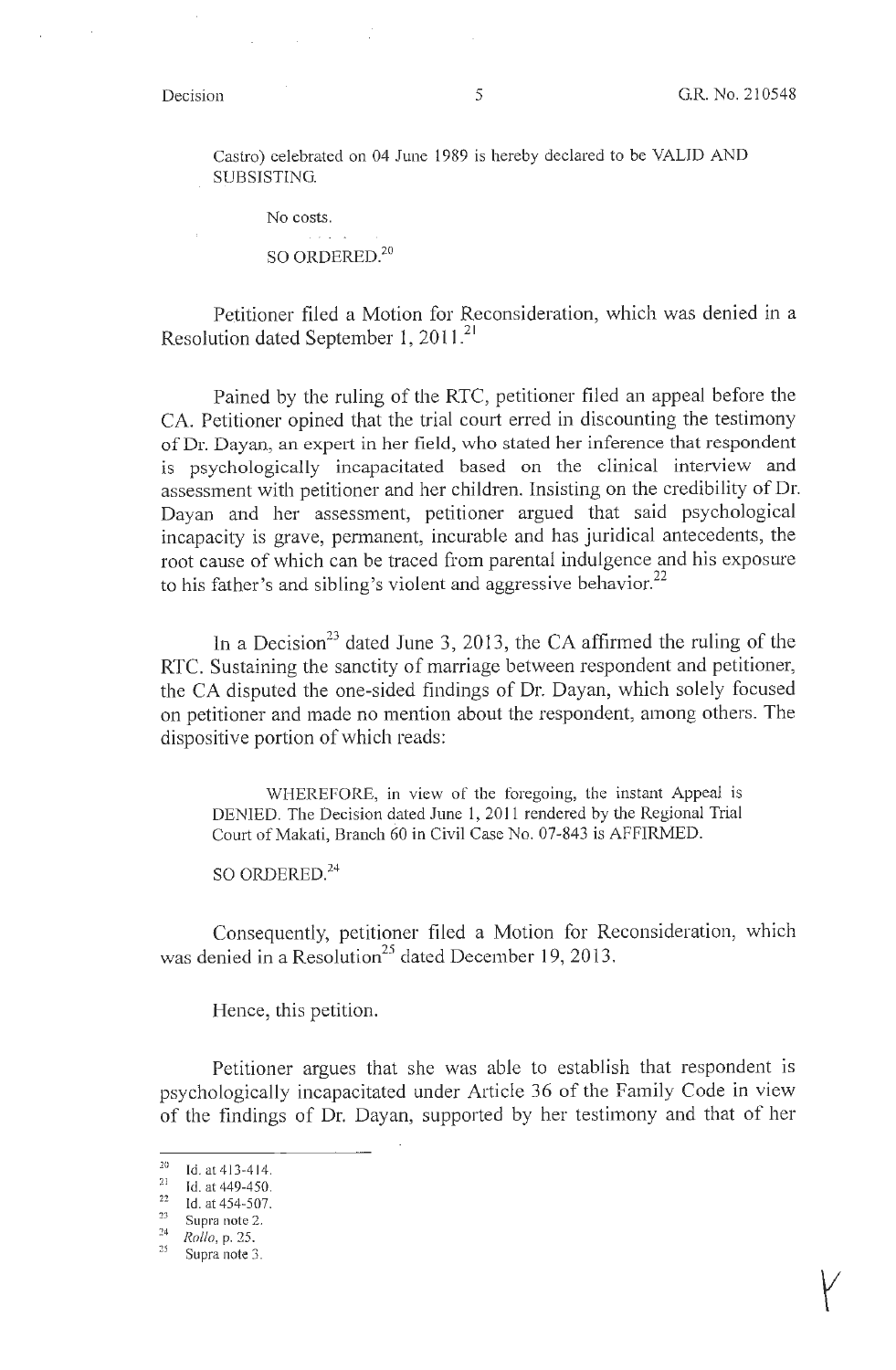children. She further averred that personal examination of the respondent by Dr. Dayan is not necessary for a declaration of psychological incapacity.

In its Comment,<sup>26</sup> the Republic of the Philippines, through the Office of the Solicitor General (OSG), counters that petitioner failed to prove that respondent's incapacity is such a degree which warrants the nullity of their marriage. The OSG argues that the records showed mere incompatibility between petitioner and respondent, and not respondent's psychological disorder. Furthermore, the OSG observed that Dr. Dayan neither identified the precise cause of respondent's alleged psychological incapacity nor the link between the root cause and his undesirable behavior. The absence of evidence which may serve as the bases for Dr. Dayan 's assessment, other than petitioner and her children's testimonies, was likewise pointed out.

The Consolidated Reply<sup>27</sup> filed by petitioner and respondent basically echoed the same assertions found in the instant petition.

### **The Issue**

Whether or not petitioner and respondent's marriage should be declared null on the basis of psychological incapacity under Article 36 of the Family Code.

### **This Court's Ruling**

No less than the Constitution guards the sanctity of a marriage as an inviolable social institution. Marriage, as envisioned under the Family Code, is entered into for the establishment of a conjugal and family life. To this end, the Family Code recognizes that a marriage necessarily entails the fulfillment of essential marital obligations.

However when parties who entered into this special contract are psychologically impaired to perform these obligations, the law perceives the impossibility of achieving the marriage's purpose.

Thus, the Code provides that a party's psychological incapacity of fulfilling the aforementioned obligations renders the marriage void *ab initio*  under Article 36 of the Family Code, thus:

ART. 36. A marriage contracted by any party who, at the time of the celebration, was psychologically incapacitated to comply with the essential

 $\frac{26}{27}$  *Rollo*, pp. 745-764.<br>Id at 767-778.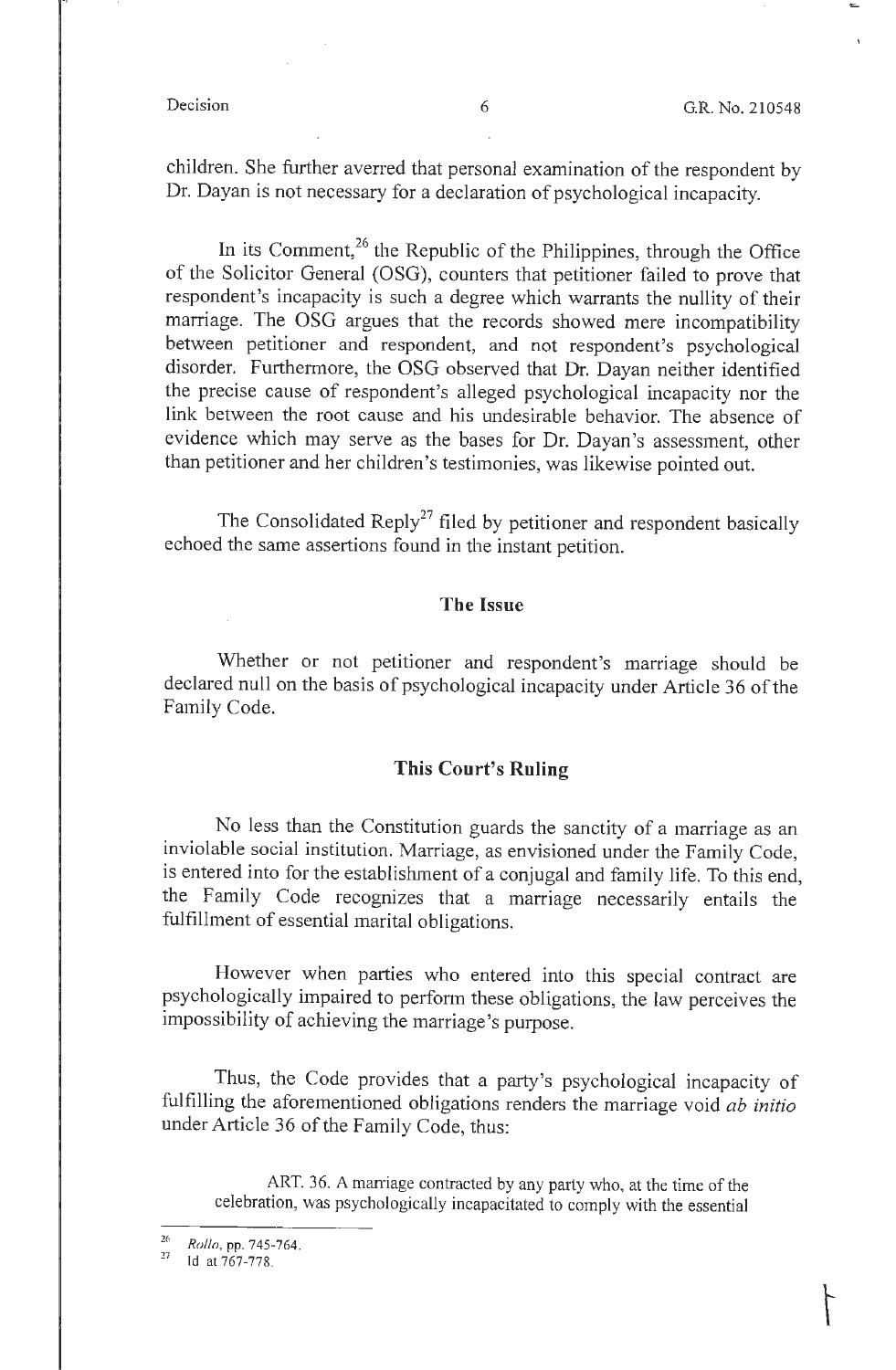marital obligations of marriage, shall likewise be void even if such incapacity becomes manifest only after its solemnization.

As a ground to nullify a valid marriage, psychological incapacity should refer to no less than a mental, not physical, incapacity that causes a party to be truly incognitive of the basic marital covenants that must concomitantly be assumed and discharged by the parties to the marriage.<sup>28</sup> It must be characterized by gravity, juridical antecedence, and incurability, to wit:

The incapacity must be grave or serious such that the party would be incapable of carrying out the ordinary duties required in marriage; it must be rooted in the history of the party antedating the marriage, although the overt manifestations may emerge only after the marriage, and it must be incurable or, even if it were otherwise, the cure would be beyond the means of the party involved.<sup>29</sup>

To prove the foregoing, petitioner put forth into evidence her testimony, the testimonies of her daughter and son, and the testimony and medical assessment of Dr. Dayan. All of which, however, were found insufficient by the RTC and the CA. The RTC found that the assessment of Dr. Dayan was "not sufficiently in-depth and comprehensive" while the CA failed to give credence to said evaluation on the basis of its sole reliance of the testimonies of petitioner, her daughter, and her son.

Foremost, the findings of the RTC on the existence or non-existence of a party's psychological incapacity should be final and binding for as long as such findings and evaluation of the testimonies of witnesses and other evidence are not shown to be clearly and manifestly erroneous.<sup>30</sup>

In this case, petitioner failed to provide such a compelling reason to convince this Court to deviate from the findings of the RTC, as affirmed by the CA. The totality of evidence presented does not convince this Court to rule that respondent's psychological incapacity is so grave and serious, warranting the nullity of his marriage to petitioner.

A perusal of the findings of Dr. Dayan provides the following attributes of respondent and apparent causes, which led her to conclude that he is indeed psychologically incapacitated, to wit:

1. Pinky's marriage to Joey clearly indicates a V6 1. l **Partner Relational Problem** Joey failed to render mutual love, trust, respect and support

<sup>&</sup>lt;sup>28</sup> Mendoza v. Republic of the Philippines, 698 Phil. 241, 254 (2012).

<sup>&</sup>lt;sup>29</sup> Santos v. Court of Appeals, 310 Phil. 21, 39 (1995).

w *Ka/aw v. Fernandez,* 750 Phil. 482, 500(20 15).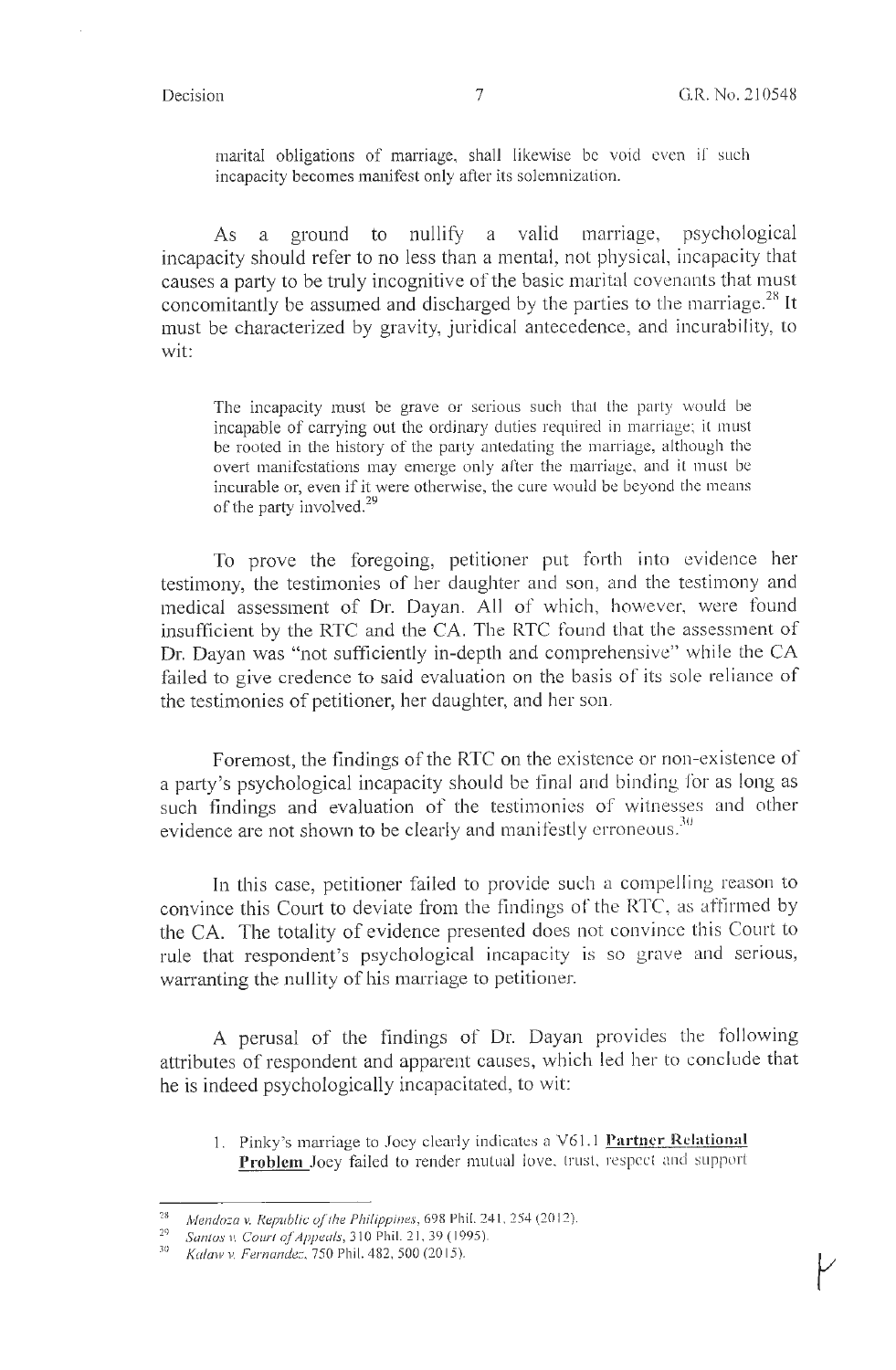towards Pinky, as he proved to be psychologically incapacitated to comply with the essential obligations of marriage. Pinky experienced severe stress and mental anguish in her relationship with Joey.

2. Prior to the marriage, Joey already showed warning signs of his psychological incapacity to fulfill essential matrimonial duties.

2.1 When Pinky met Joey, he was **jobless and was just bumming around.** xx x

2.2 As a boyfriend, Joey was **overly jealous and possessive** of Pinky. **X XX** 

**xx x x** 

2.4 Apparently, the members in Joey's family have short tempers. Joey's father and sister are easily piqued or upset even over trifling matters. His brothers are also demanding, proud, and have difficulty accepting their own personal failings. x x x

2.5 Growing up, Joey and his siblings were indulged on by their parents. x x x x

- 3. It was during their marriage that Joey's fatal personality flaws became evident, which amounted to his psychological incapacity to perfonn the essential obligations of marriage.
	- 3.1 He had **recurrent suspicions,** without justification, regarding the fidelity of his spouse.

x xxx

3 .2 Joey was **reluctant to confide with his wife,** thinking that the information he shares will be used against him. x x x

**x xxx** 

- 3.4. He showed **reckless disregard of the safety of others.**
- 3.5 He **lacked empathy.<sup>31</sup>**(Emphases supplied)

As aptly observed by the CA, the facts from which the assessment was derived from came from petitioner, her daughter, and her son. While this Court has recognized the dispensability of personal examination by the expert mainly because marriage involves only two persons, who witnessed each other's behavior,<sup>32</sup> the entirety of the evidence must demonstrate the respondent's psychological indisposition, which necessarily shows the connection between his acts and the incapacity, *viz.:* 

<sup>31</sup>*Rollo,* pp. 117-122.

<sup>32</sup>*Republic v. Javier,* GR. No. 210518, April 18, 2018, 861 SCRA 682, 692.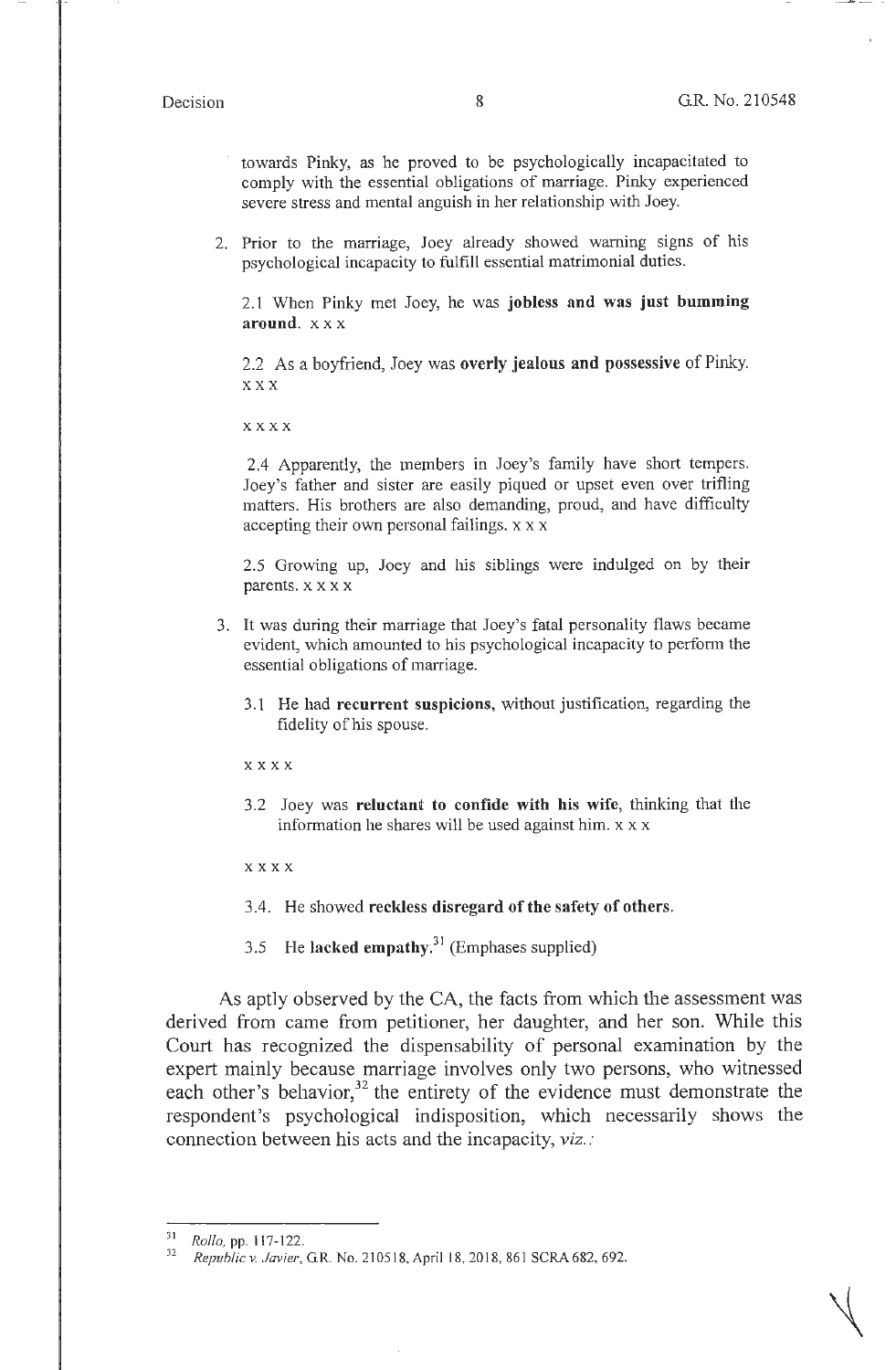· Verily, the totality of the evidence must show a link, medical or the like, between the acts that manifest psychological incapacity and the psychological disordet itself. If **other evidence showing that a certain condition could possibly result from an assumed state of facts existed in the record, the expert opinion should be admissible and be weighed as an aid for the court in interpreting such other evidence on tbe causation.** Indeed, an expert opinion on psychological incapacity should be considered as conjectural or speculative and without any probative value only in the absence of other evidence to establish causation. The expert's findings under such circumstances would not constitute hearsay that would justify their exclusion as evidence.  $33$ 

Succinctly, a medical assessment which declares a party's psychological incapacity does not guarantee the grant of a petition for declaration of nullity of marriage. The facts of each case must be examined to determine whether the same rationalize the legal dissolution of a marriage.

Here, as found by the RTC and the CA, the Report of Dr. Dayan cannot be absolutely relied on as there were no other evidence offered which would establish that the conduct of respondent and his actuation can be linked to his disorder.

In her Report,<sup>34</sup> Dr. Dayan stated that in making her assessment, one of the background information relied on was respondent's family history which was merely derived from petitioner's statements. However, it does not appear from the records that petitioner had first-hand information regarding the same; as such, the latter could not have known respondent's upbringing.

Likewise, there was no additional evidence aside from the Report of Dr. Dayan which would indicate the gravity, juridical antecedence, and incurability of the supposed incapacity of respondent. In fact, there was nothing in the Report which alludes to the gravity and incurability of respondent's incapacity, as well as explanation for the same, save for a general conclusion. At most, what the Report showed was petitioner's narration of events which she deemed demonstrative of respondent's incapacity. Also, there was neither justification as to how such incapacity relate to the respondent's failure to comply with essential marital obligations aside from Dr. Dayan's broad and unspecific statement.

The distrust of this Court to the evaluation made by an expert witness who relied solely on one-sided information without corroborative evidence

*Kalaw v. Fernandez*, supra note 30, at 503. *Rollo*, pp. 116-143.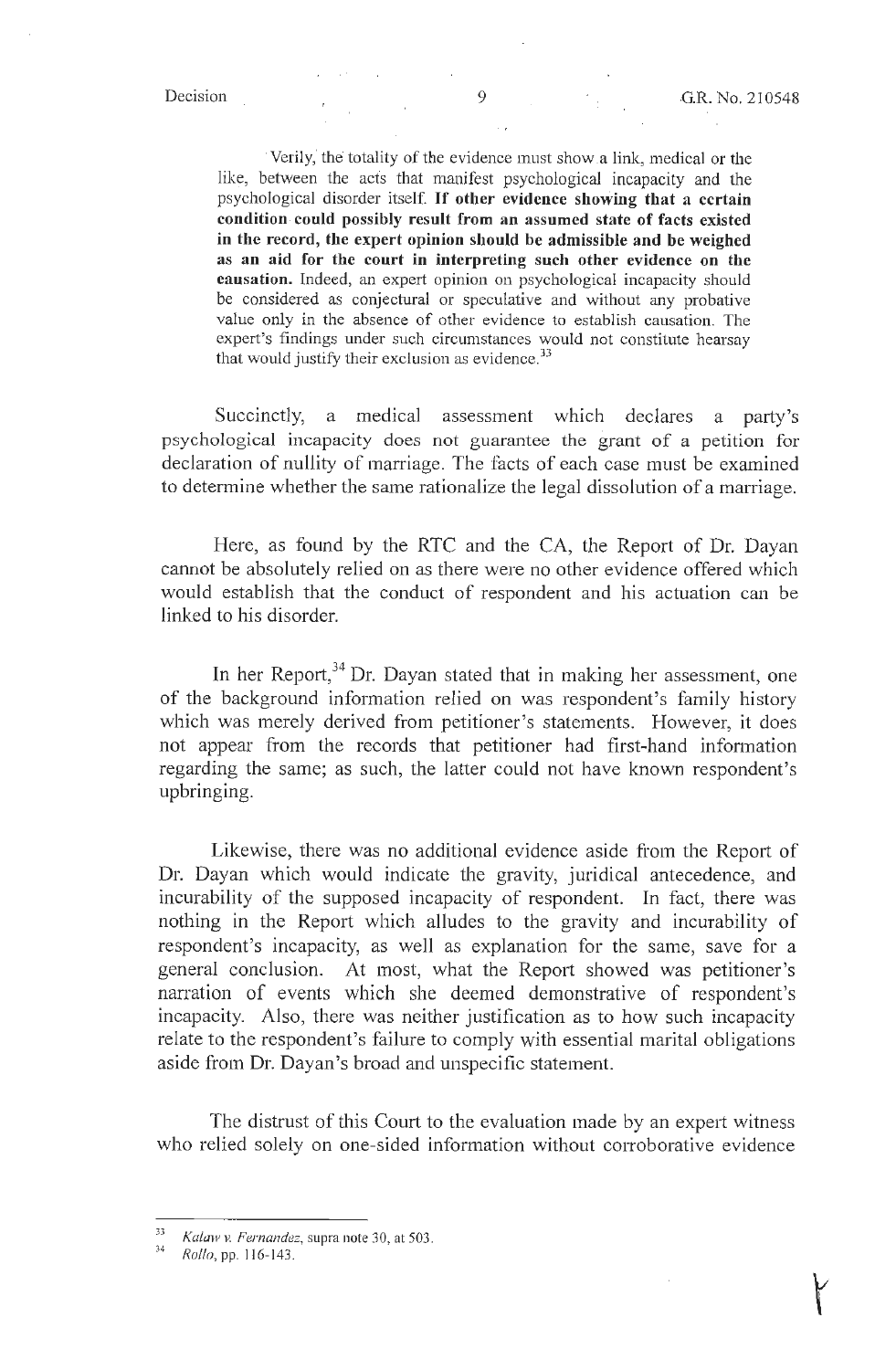can be observed in the cases of *Castillo v. Republic,35 Republic* v. *Javier, <sup>36</sup>* and *Republic v. Tobora-Tionglico,* 37 to cite a few.

Thus, the fact that respondent was jobless for a long period of time, possessive, suspicious, reluctant to confide with petitioner, reckless in regarding the safety of others, and lacks empathy do not merit the pronouncement that respondent is indeed psychologically incapacitated to fulfill his marital obligations. As discussed, the incapacity must be grave, deeply rooted, and incurable<sup>38</sup> for it to warrant the dissolution of his marriage to petitioner.

Petitioner's invocation of the case of *Camacho-Reyes v. Reyes,* <sup>39</sup> wherein this Court gave credence to the Report of the expert witnesses despite the lack of personal examination as regards the respondent fails. In fact, in said case, this Court warned that each case must be decided depending on the set of facts, to wit:

Each case must be judged, not on the basis of a *priori* assumptions, predilections or generalizations but according to its own facts. In the field of psychological incapacity as a ground for annulment of marriage, it is trite to say that no case is on "all fours" with another case. The trial judge must take pains in examining the factual milieu and the appellate court must, as much as possible, avoid substituting its own judgment for that of the trial court."<sup>40</sup>

The circumstances in *Camacho-Reyes* are different: three expert witnesses concurred in finding that respondent has a personality disorder, rendering him incapable of fulfilling marital obligation. These witnesses were able to explain the incurability, juridical antecedence, and gravity of the incapacity; and the bases of such findings were acquired from the testimonies of petitioner, petitioner and respondent's son, siblings-in-law and sister-in-law of petitioner. These considerations were not present in the instant case.

As to the prayer for monthly support, this Court finds that there was no discussion at all by the RTC or the CA regarding the same. It was petitioner who narrated in her Petition that the RTC awarded support *pendente lite* in the amount of P28,742.16 per month during trial. However, there was nothing in the records which explains as to how the RTC arrived at

<sup>35 805</sup> Phil. 209 (2017).<br>
36 Supra note 32.<br>
37 G.R. No. 218630, January 11, 2018, 851 SCRA 107.<br>
38 *Kalaw v. Fernandez*, supra note 30, at 513.<br>
39 Gunnache Durang Purpa 613 Phil. 603 (2019).

<sup>&</sup>lt;sup>39</sup> *Camacho-Reyes v. Reyes*, 642 Phil. 603 (2010).<br><sup>40</sup> Id. at 634.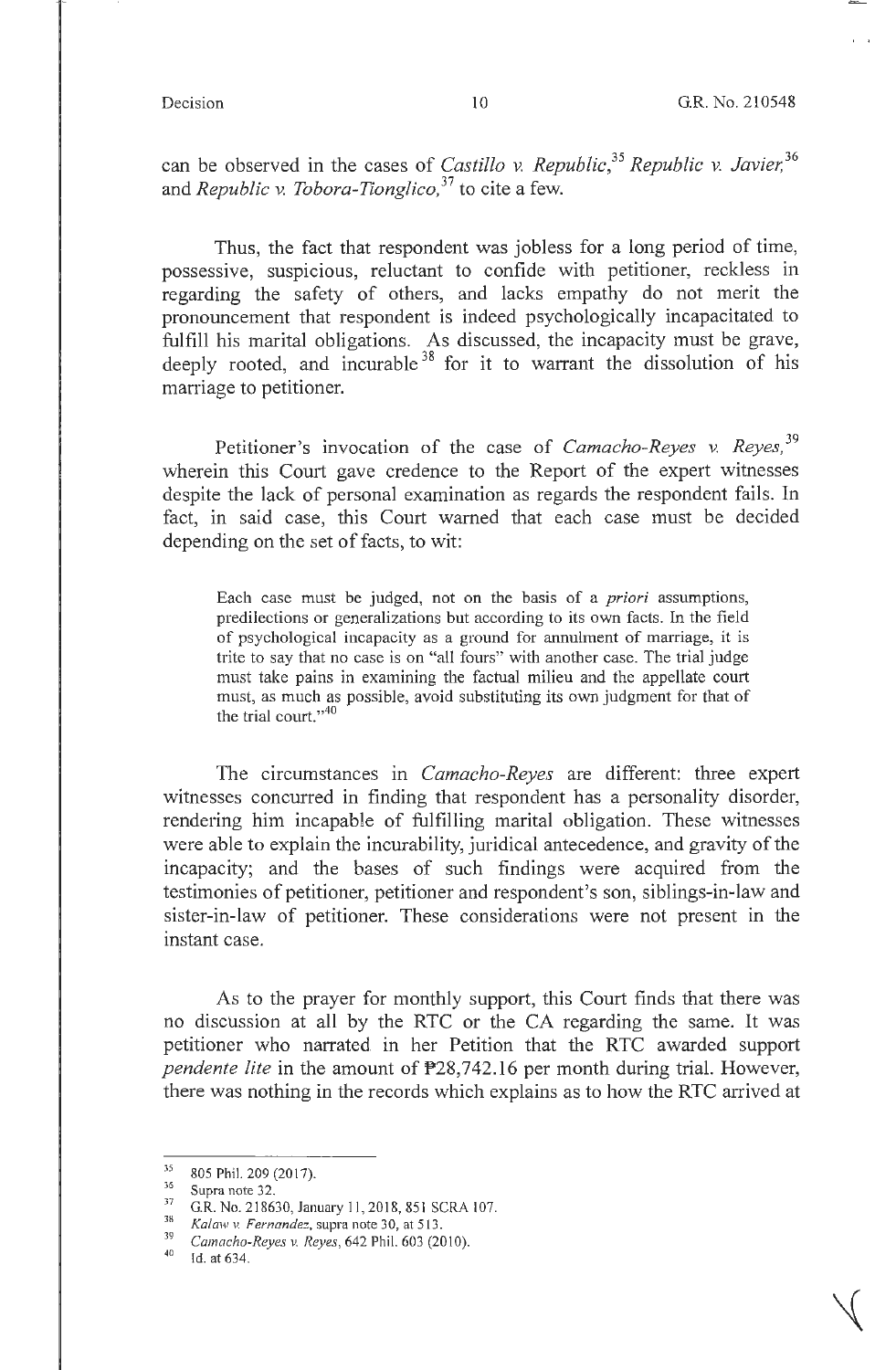such computation. That being said, this Court has no basis to evaluate the disposition of the RTC.

The issue on the amount of support is essentially factual in nature, requiring the reception of evidence. The remand of the case to the RTC is then deemed proper.

Inasmuch as this Court acknowledges with the discord in the Castro household, the alienation of affection between the petitioner and the respondent does not justify the severance of their permanent marital union.

**WHEREFORE,** premises considered, the instant petition is hereby **DENIED.** Accordingly, the Decision dated June 3, 2013 and the Resolution dated December 19, 2013 of the Comt of Appeals in CA-G.R. CV No. 97878 are **AFFIRMED.** 

Let the records of Civil Case No. 07-843 be **REMANDED** to the Regional Trial Court of Makati City, Branch 60 which is **DIRECTED** to reopen the trial of Civil Case No. 07-843 with respect to the claim of Ana Liza Asis Castro against Joselito O. Castro, Jr. for the support of their children and conduct hearings for further reception of evidence for the proper determination of the proper amount of support to be awarded.

**SO ORDERED.** 

*I· f111* / **SE C. REYES, JR.** *Associate Justice* 

**WE CONCUR:** 

**(On Official Business) DIOSDADO M. PERALTA**  *Chief Justice Chairperson*